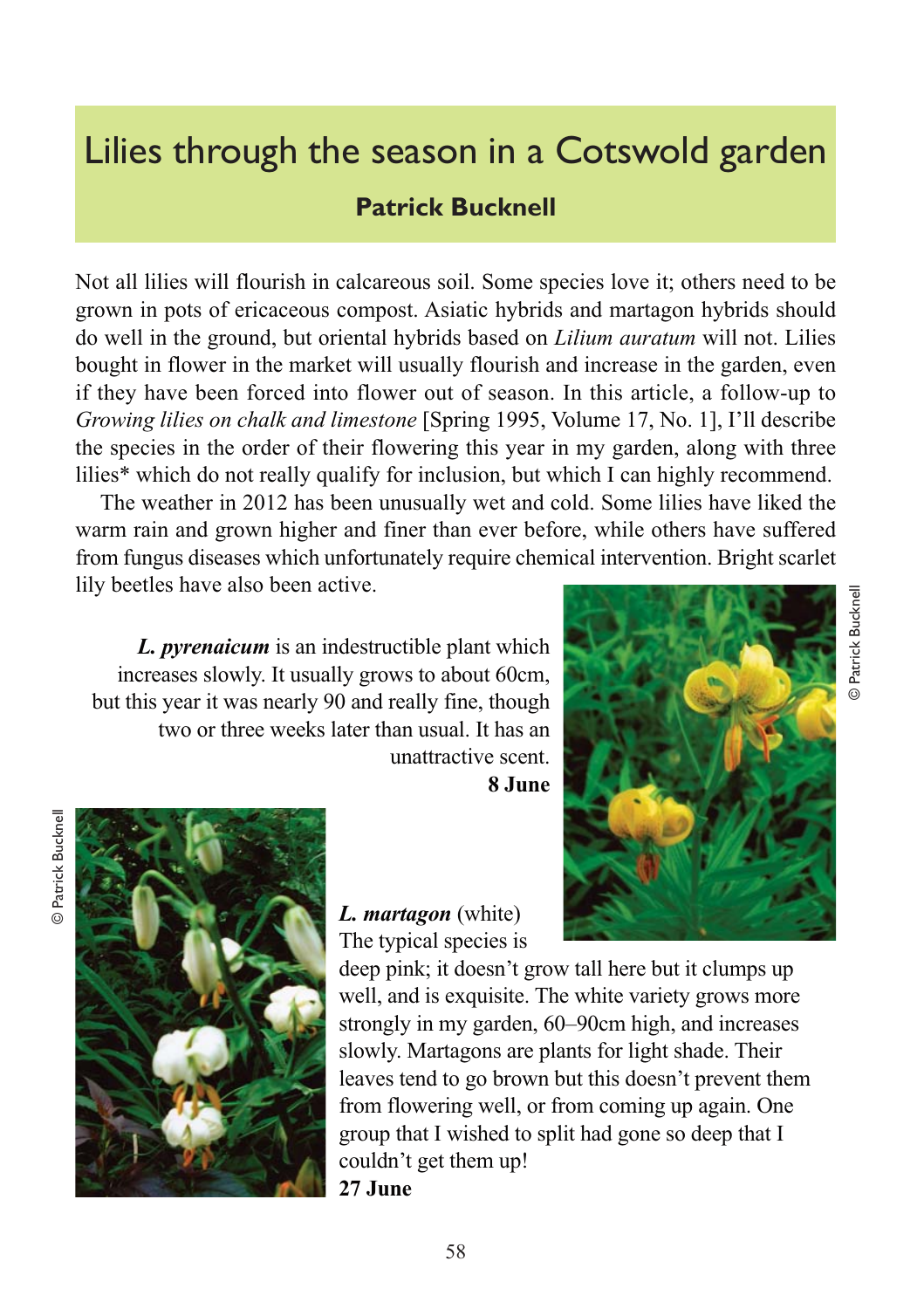Early on, when my tiger lilies were about 145cm high, I noticed black, soft, rotten leaves near their growing tips. They were successfully tackled with Vitax Yellow Sulphur Powder: the tips grew through and the disease did not recur. By the beginning of June, the leaves of many plants began to go brown, starting at the lower levels and spreading upwards. Treatment with Bayer Fungus Fighter, a systemic fungicide, was unsuccessful – perhaps because it was washed off by succeeding showers. Finally, rotten spots appeared on the leaves of auratum hybrids, which the Bayer product took care of. In past years I have been pleased with Rose Clear Ultra, which deals with insects and diseases – I don't know why I didn't use it this season.

Lily beetles were not numerous and I picked them off and crushed them. To deal with any that were better hidden, I sprayed a couple of times with Provado Ultimate Bug Killer, but Rose Clear would have done as well.

Next year I intend to spray susceptible plants such as Madonna and martagon lilies regularly with Bordeaux Mixture, from the moment they develop leaves.

Please do not be put off growing lilies – nearly all plants have their weaknesses. I hope that these photographs and descriptions will demonstrate that lilies make a good show even in disadvantageous conditions.

*L. martagon* **hybrids**. Various attractive hybrids are available. This is only their second year so it's too soon to judge their longevity. (One clump developed yellowish leaves and misshapen flowers; they went into the dustbin, in case they were infected by a virus –

© Patrick Bucknell

Patrick Bucknell





better safe than sorry.) **27 June**

*L.* **x** *dalhansonii* **'Mrs R O Backhouse'**, a 90cm-tall martagon hybrid which likes a shady position. It was bred almost 100 years ago by the eponymous Mrs B. in Herefordshire. Another good old hybrid, if you can find it, is 'Marhan'. **27 June**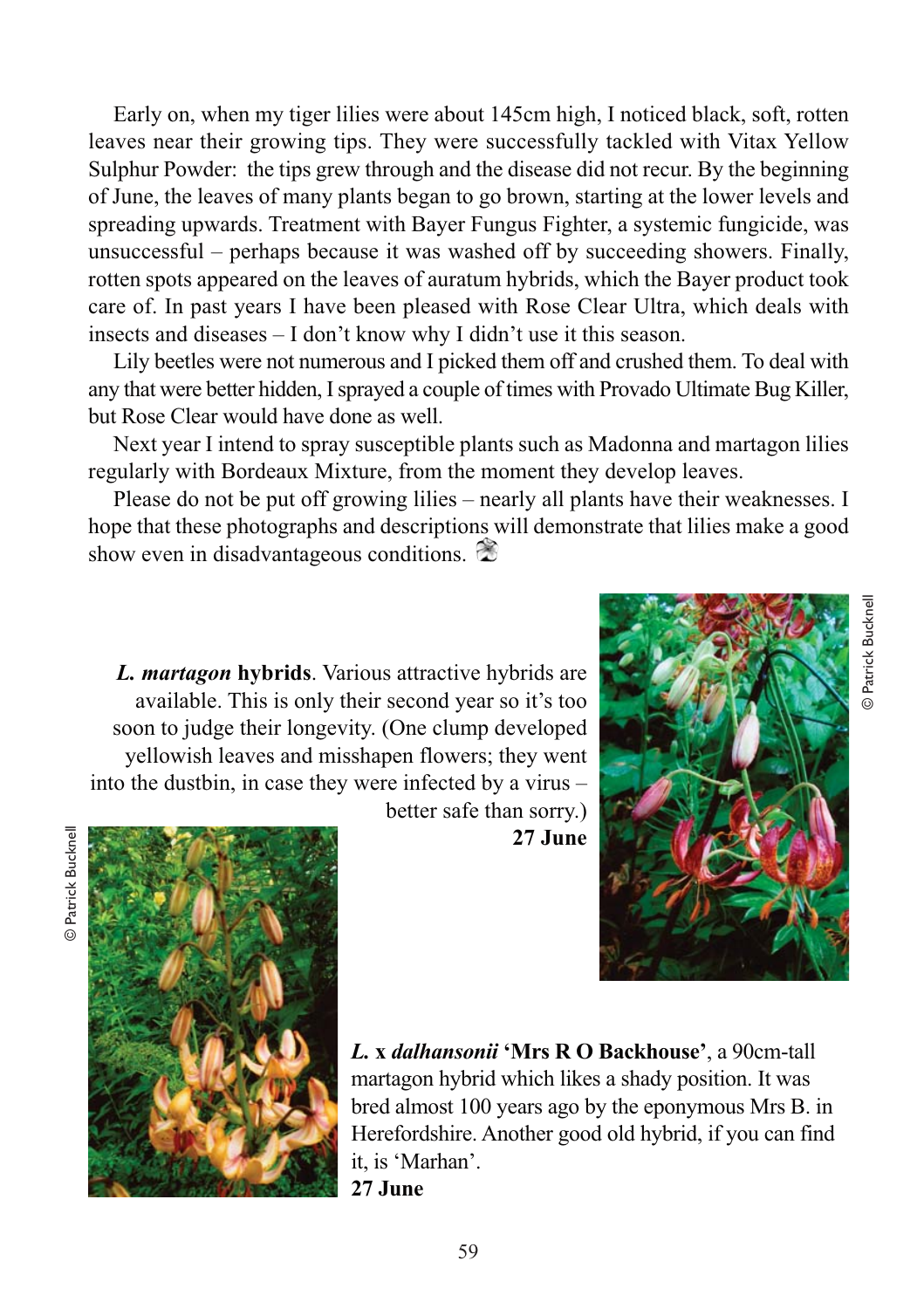*L.* **x** *testaceum* is claimed to be the first hybrid ever (*L. candidum* x *L. chalcedonicum*). An exceptionally choice lily, with a lovely scent, about 120cm tall. It shares the characteristics of the Madonna lily, and should be planted just below the surface of the ground. Very long-lived but doesn't increase – I bought mine at least 50 years ago and at present have only two plants!

**28 June**



© Patrick Bucknell

Patrick Bucknell



*Asiatic* **hybrid,** *L.* **'Connecticut King'**, is easy to grow, long-lasting, about 90cm tall. Similar lilies come in orange: turk's cap, upward-facing, outward-facing, etc.

**5 July**

*L. nepalense\** is exotic and lovely, about 90cm tall. I grow mine in a large pot of John Innes ericaceous compost. As it is stoloniferous, it pushes itself to the edge of the pot. It spends the winter in an unheated greenhouse and comes out in June. It wants a lot of water and should never dry out, even in winter.

**5 July**





*L. regale* is surely the most beautiful and best-scented lily. It grows 120–150cm tall and, once established, it competes successfully with neighbouring shrubs but doesn't increase. This year all my regales were struck down by some fungus disease and this was the only one that managed to flower. Normally it is healthy and trouble free. **10 July**

60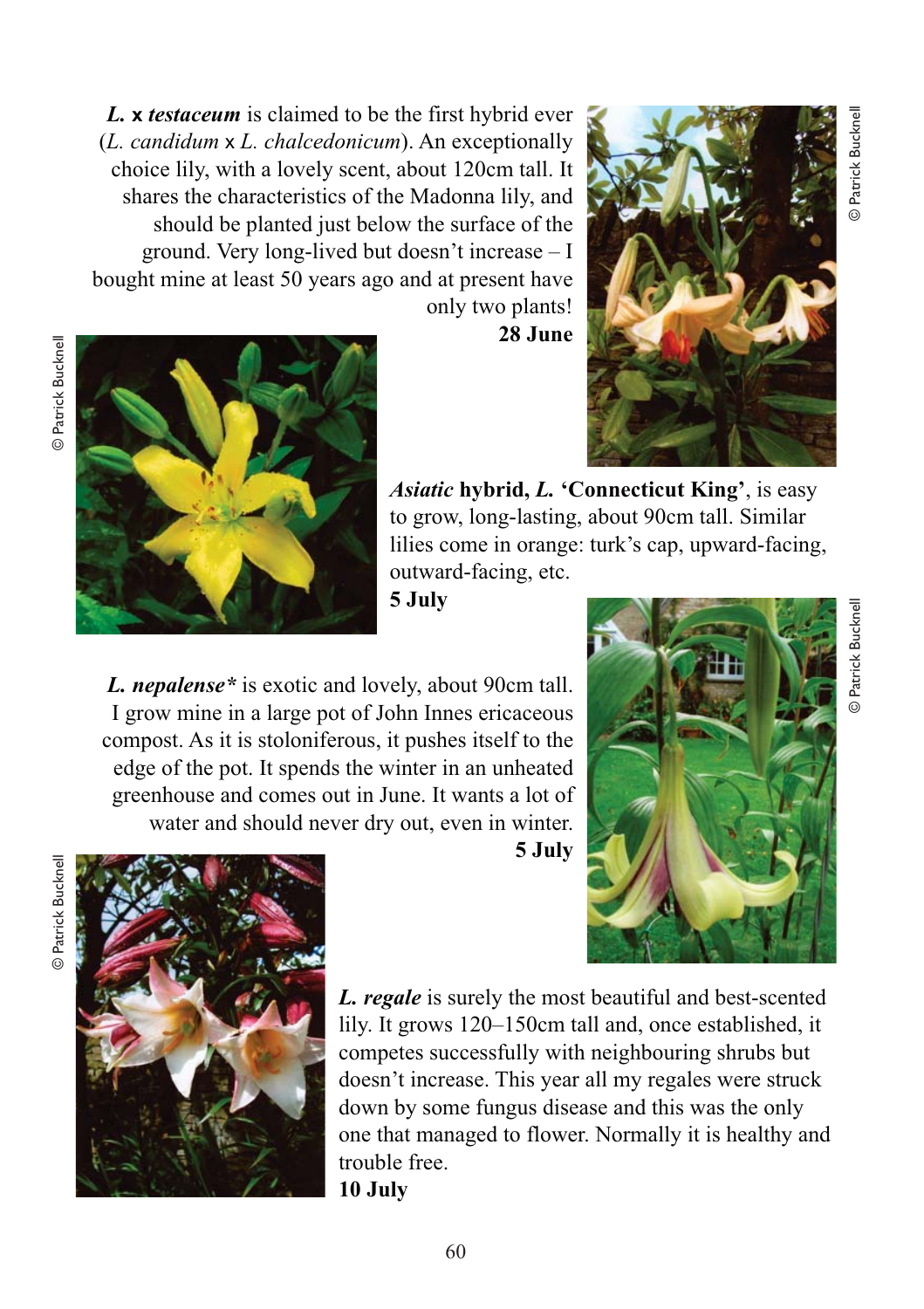**Datrick Bucknell** © Patrick Bucknell



*Gloriosa superba* **'Rothschildiana'***\*.* The climbing, glory or flame lily breaks all the rules – but if you have a conservatory, give it a go! I've tried it several times – my son gave me one in flower, and this is a descendant. I don't claim to know the secret of getting it started. It comes from a rain forest and loves humidity, so it needs lots of water and should never dry out in winter. **5 July**

*L. candidum* , the Madonna lily, is a gorgeous, white lily with supreme scent, 120cm tall. It was in my garden when I arrived, and is a typical cottage-garden plant. It is the only lily that should be planted at surface level where it develops a rosette of leaves on top of the bulb in the autumn. It's susceptible to fungal infections and this year they nearly all succumbed. It really prefers a sunny spot with not too many neighbours, although the one here is surrounded by thalictrums – did they keep off the botrytis?



**16 July**



*L. pardalinum* just loved the rain and grew 150–180cm, which it's never done before. From California, it likes to see the sun, if there is any. The flowers are striking, though scentless. A very healthy lily, which increases well and is much admired by visitors. **24 July**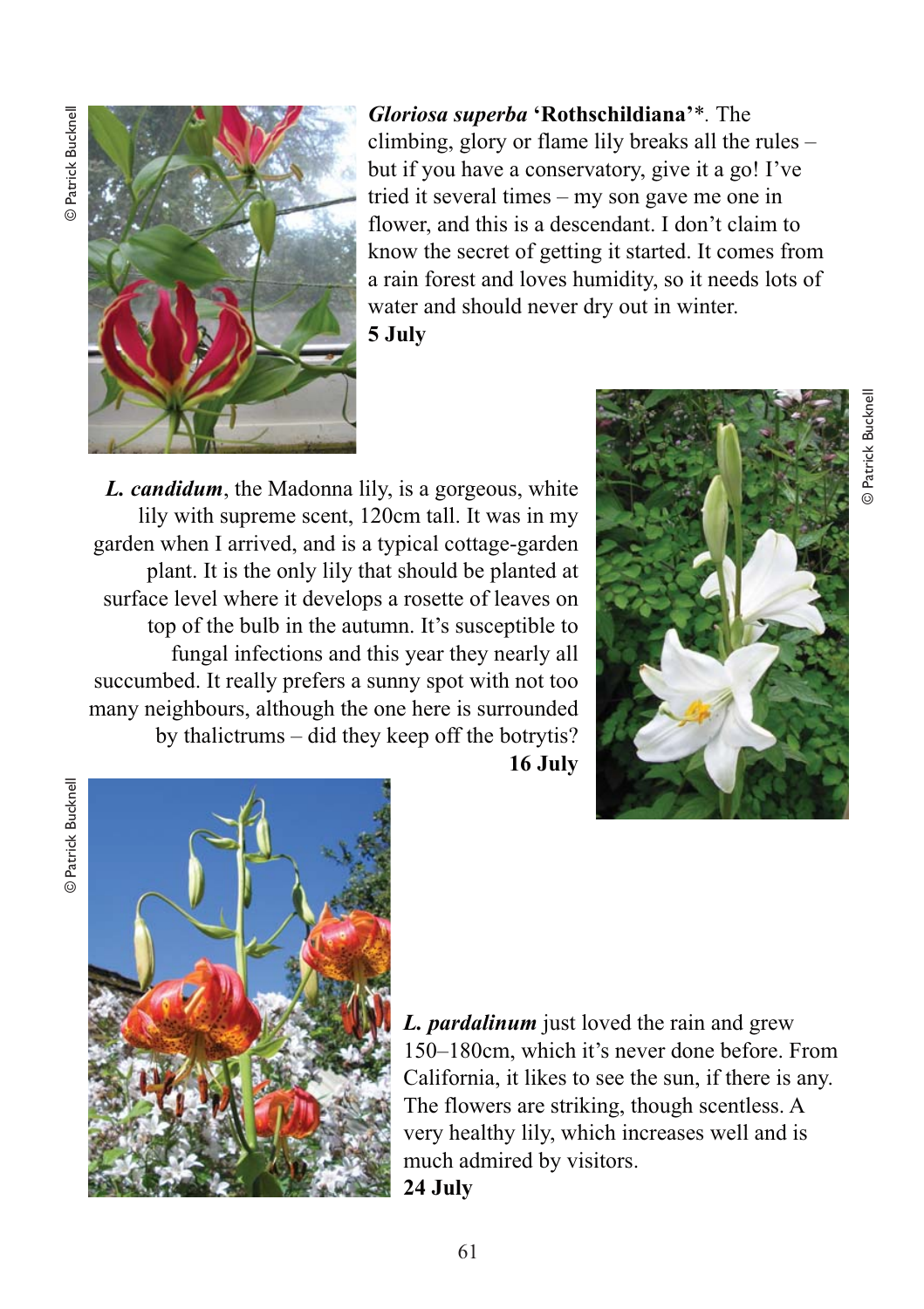*L***. 'Anastasia'** contains genes from *L. henryi* and from oriental lilies so it's worth trying in calcareous soil. The first year, I grew it in a pot and after flowering put it into the ground. It grew strongly to about 120cm and flowered well, but the colour has nearly left it – whether from excessive rain or because the soil is unsuitable should be revealed next year. **31 July**





*L. lancifolium* **'Splendens'**, the tiger lily. Despite the advice of various experts, I've kept this lily going, first on chalk, then limestone, for 50 years. It's easy to increase from black bulbils which occur where the leaves join the stems. They come up everywhere, including in pots devoted to more exotic plants! Height 90–150cm. It clumps up, does well in shade but is finer in sun. My favourite. **1 August**

*L. henryi* is a very healthy, long-lived lily, which builds up into huge clumps. Height 180–210cm. It doesn't mind a certain amount of shade, but tends to grow towards the sun and bend over smaller neighbours. Not the most beautiful, but possibly the easiest and most trouble free – and a parent of hybrids which should do well in calcareous soil. **4 August**